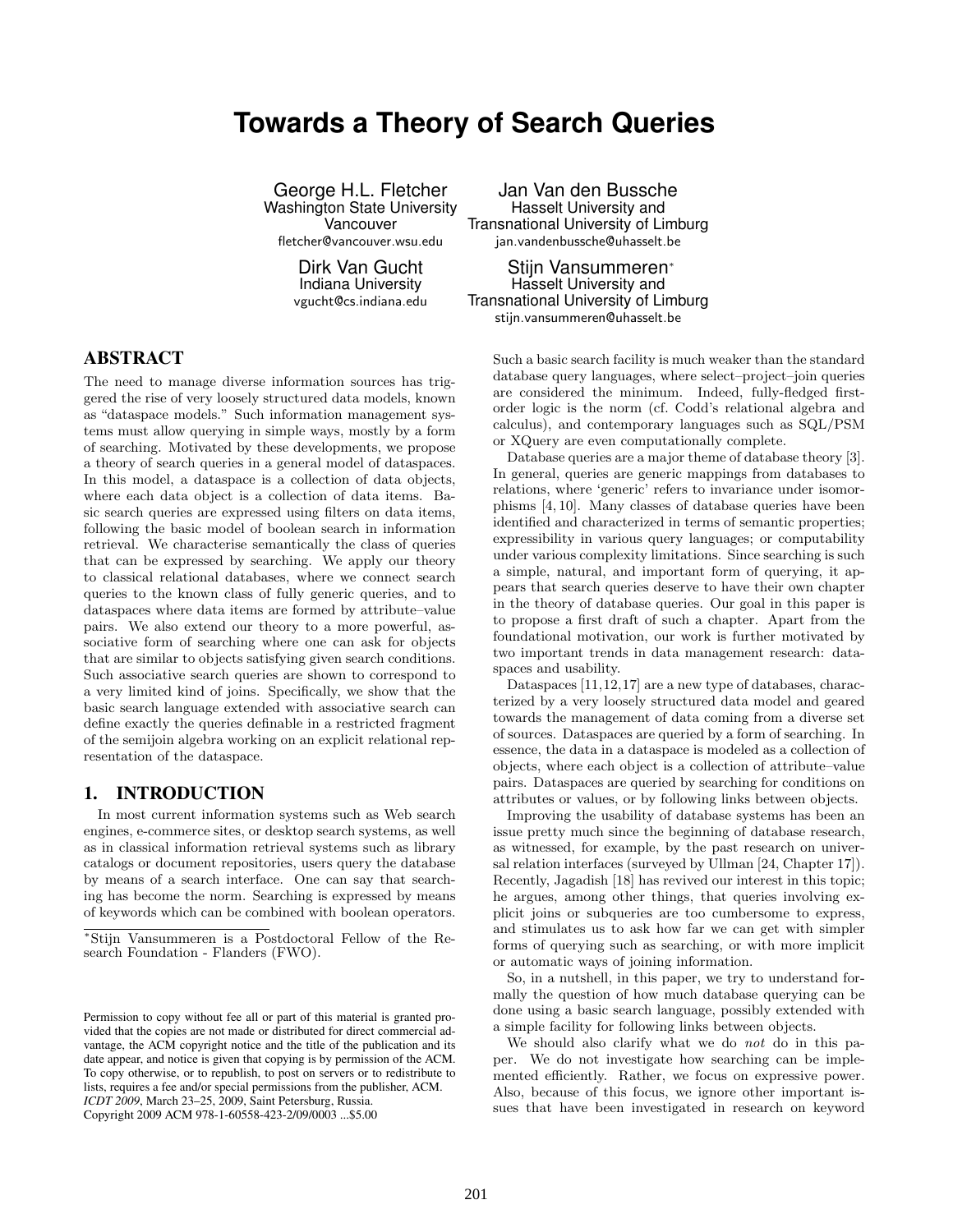search in relational, tree-structured (XML), and semistructured (graph) databases [14, we give just one recent reference]. The two main such issues are automatically finding connections among objects in the database that contain the given keywords (which is a nice approach to the usability question mentioned above), and ranking the results of a keyword search.

Concretely, the contributions of this paper can be summarized as follows:

- 1. We define a general formal model of dataspaces, where a dataspace is a collection of data objects, and where an object is a collection of data items. On these data items, we assume a number of abstract filter predicates to be defined. These filters naturally serve as atomic search conditions: searching a dataspace with a filter returns all objects containing an item satisfying the filter. We obtain a basic search language by combining atomic searches using the boolean set operators union, intersection, and difference.
- 2. Search queries are defined in general as functions on dataspaces that map a dataspace to one of its subsets. The question then arises of exactly which such mappings are definable in the basic search language. This question turns out to be naturally answered by requiring the search queries to be invariant under a natural indistinguishability relation on objects. The concept of genericity (invariance) has always been a central theme in the development of the theory of database queries [3]; we have tried here to get at the right genericity concept for search queries.
- 3. We apply the above semantic characterization to the case of classical database relations. A relation can be viewed as a dataspace by viewing the tuples as sets of attribute–value pairs. When using as filters on such attribute–value pairs the classical selection conditions "attribute equals constant," we obtain as basic search queries precisely the class of search queries that are "fully generic" in the sense of Beeri, Milo and Ta-Shma [6, 7]. (We hasten to add that these authors looked at full genericity of queries in a complex-object setting much richer than mere search queries on flat relations.)
- 4. We extend the basic model to allow for so-called "associative search", where one can search not just for all objects satisfying some search query, but also for all objects that are somehow linked to those objects. This amounts to adding a link operator to the basic search language, much in the spirit of modal logic [8,9]. Associative search is indeed a feature of most dataspace and keyword search query languages proposed in the literature [11,12,14,17]. Actually, in these proposals, links between objects are often assumed to be found automatically by the system. Since in this paper we are interested in a detailed analysis of expressive power, we focus on the case where the linking conditions are explicitly specified in the query.
- 5. A question we find interesting is how search query languages relate to standard database query languages. Those languages remain relevant in the search and dataspace setting. For example, SPARQL [2], the standard language to query RDF graphs [1], is closely re-

lated to database queries on ternary relations [13, 16, 22]; RDF graphs can be viewed as a dataspace model.

Under the natural assumption that linking between two objects is done in terms of a set of similarity relations among the items in these objects, we can indeed relate associative search to standard database query languages. Specifically, we observe that associative search queries are definable in the semijoin algebra: the version of the relational algebra where the join operator is replaced by the semijoin [20,21,23]. Here, the semijoin algebra works on the natural representation of a dataspace as a binary relation; abstract filters are used as selection conditions, and abstract similarity predicates are used as join conditions.

Conversely, however, not every semijoin query is an associative search query. We actually identify three kinds of constructions that are definable in the semijoin algebra but not in our associative search language, and prove that the fragment of the semijoin algebra in which these three constructions are disallowed fully characterizes our associative search queries.

6. Finally, we show that our general theory is workable by applying it to the most common dataspace setting, where data items are attribute–value pairs. Unlike the application to classical relations mentioned earlier, here, there is no fixed schema and objects can have multiple values for the same attribute. We consider a natural repertoire of filters that can test if the attribute, and the value, equals, or is different from, a finite number of possibilities. In this setting, the semantic characterization of basic search queries can be rephrased in a very intuitive manner, as we will show. We will also instantiate the semijoin algebra characterization of associative search queries to the attribute–value setting. Associative search queries over attribute–value dataspaces are thus characterized as the queries expressible in a simple and attractive fragment of the semijoin algebra; this time, dataspaces are represented by ternary relations with schema (Oid, Att, Val), selection conditions are constant equalities (on attributes as well as on values; remember that there is no dataspace schema), and all semijoins are simple equijoins.

This paper is organized as follows. Section 2 presents the abstract model of search queries on dataspaces; Section 3 presents the application to classical database relations; Section 4 extends the abstract model with associative search; Section 5 gives the semijoin algebra characterization; and Section 6 presents the application to attribute–value dataspaces.

## 2. BASIC MODEL

We assume given a set  $\mathcal I$  of abstract data elements called items.

**Definition 1.** An *object* over  $\mathcal I$  is a finite, nonempty set of items. An *abstract dataspace* over  $\mathcal I$  is a finite set of objects over I.

For instance: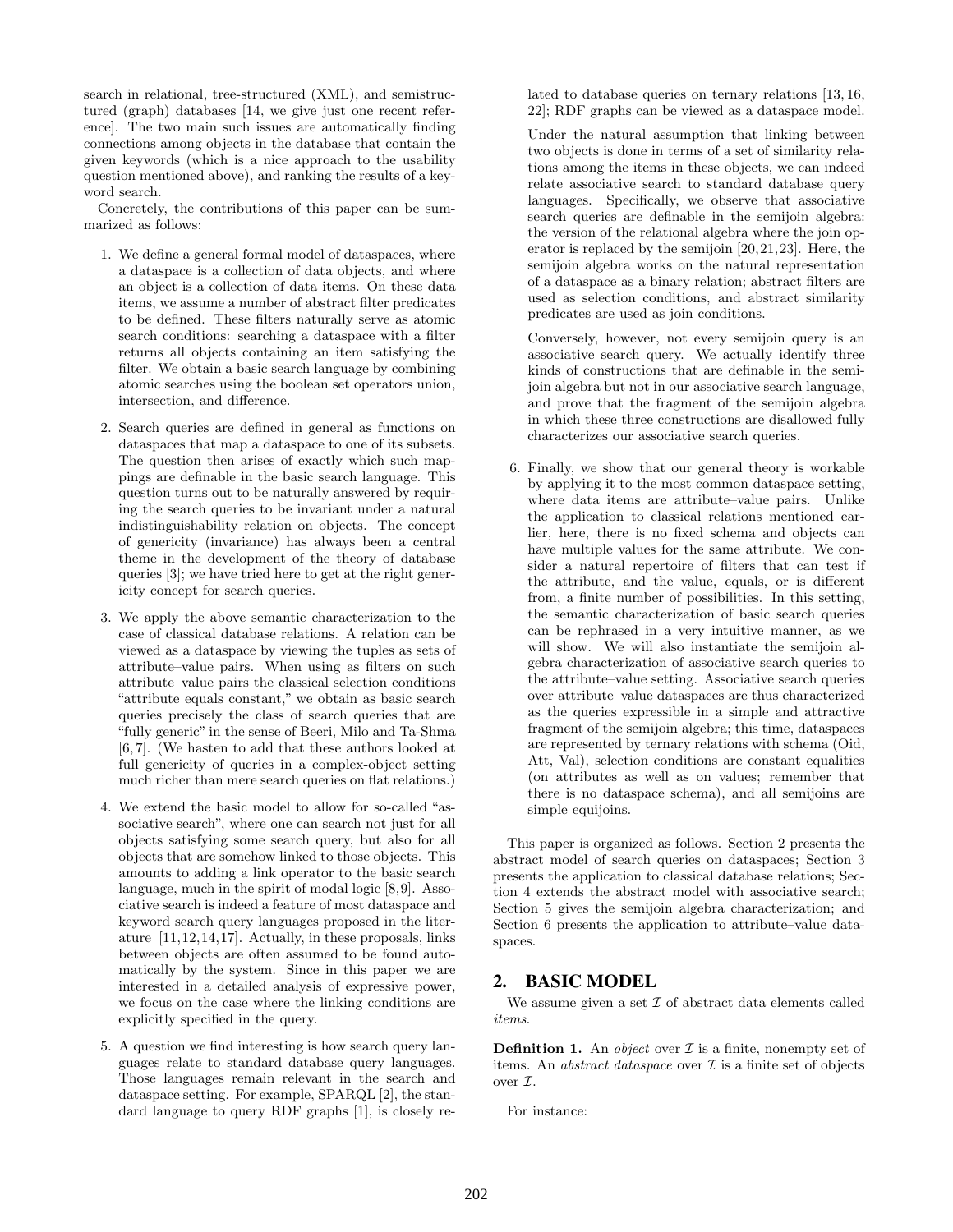- Items could be words over some alphabet. Objects then correspond to documents in the classical boolean model of information retrieval [5, chapter 4.2.3], and dataspaces correspond to collections of such documents. Figure 2(a) illustrates such a dataspace, consisting of two documents concerning events in St. Petersburg.
- Items could be pairs  $(a, v)$  of attributes a and values  $v$ . Objects, being finite sets of such pairs, then intuitively describe the attributes of a real-world entity. (Note that there can be multiple values for the same attribute.) A dataspace is just a collection of such descriptions. Figure 1, for example, depicts an attributevalue dataspace describing researchers, beers, and papers.

Under this concrete interpretation of  $I$ , an abstract dataspace corresponds to the usual definition of a dataspace in the literature [11, 12, 17]. Indeed, while those definitions normally also include links (binary relationships) between objects, we can always represent such links using additional attributes. For example, to make a link *authored by* between a paper and an author, add an id attribute to the author, and add an attribute *authored by* to the paper with the id of the author as value (multiple authors are no problem because objects in dataspaces can contain multiple attribute– value pairs for the same attribute).

• Staying with attribute–value pairs, we could consider those dataspaces whose objects contain only attributes from a fixed relation schema, and contain a single value for each such attribute. Such dataspaces are classical database relations.

We now define BSL: a basic boolean search language to query dataspaces. Formally, we assume a set  $K$  of predicate names called *abstract keywords*, and a K-structure  $(\mathcal{I}, \mathcal{M})$ on  $\mathcal I$  in which every abstract keyword k is interpreted as a unary predicate  $\mathcal{M}(k)$  on  $\mathcal{I}$ , or, equivalently, a subset  $\mathcal{M}(k) \subset \mathcal{I}$ . The intuition for an item i to be in  $\mathcal{M}(k)$  is that  $i$  "matches"  $k$ . For example, in the boolean information retrieval model, keywords could be predicates on words that test whether the word contains some fixed string as a substring. On attribute–value pairs, keywords could be predicates on pairs  $(a, v)$  that test whether a is some fixed attribute and  $v$  is some fixed value.

Definition 2. The expressions of BSL are given by the grammar

$$
e ::= k | e \text{ and } e | e \text{ or } e | e \text{ except } e,
$$

where k ranges over the keywords in  $K$ .

The semantics of these expressions is the following. An expression  $e$  can be applied to a dataspace  $D$ , resulting in a subset  $e(D)$  of D defined as follows:

$$
k(D) := \{o \in D \mid \exists i \in o : i \in \mathcal{M}(k)\}
$$
  
( $e_1$  and  $e_2$ )( $D$ ) :=  $e_1(D) \cap e_2(D)$   
( $e_1$  or  $e_2$ )( $D$ ) :=  $e_1(D) \cup e_2(D)$   
( $e_1$  except  $e_2$ )( $D$ ) :=  $e_1(D) - e_2(D)$ .

Note that the language is a bit redundant as  $e_1$  and  $e_2$  is equivalent to  $e_1$  except  $(e_1$  except  $e_2$ ).

It is important to appreciate the existential nature of the above-defined semantics. Thus, the expression  $k_1$  except  $k_2$ 

does not return all objects that contain an item that matches  $k_1$  but not  $k_2$ ; rather, it returns all objects that contain an item that matches  $k_1$ , but do not contain an item that matches  $k_2$ . Henceforth, for an object o and a keyword k, we will write  $o \models_{\mathcal{M}} k$  to denote that there exists  $i \in o$  such that  $i \in \mathcal{M}(k)$ .

As just defined, every BSL expression defines a search query:

**Definition 3.** A search query is a mapping  $q$  from dataspaces to dataspaces such that  $q(D) \subseteq D$  for each D. A search query is *definable in* BSL if there exists an expression e such that  $e(D) = q(D)$  for every dataspace D.

Of course not all search queries are definable in BSL. Which ones are? We can answer this question by identifying three typical properties of BSL queries: additivity, K-safety, and K-distinguishing. We define these three properties next.

**Definition 4.** Let q be a search query and let  $K \subset \mathcal{K}$  be a finite set of keywords.

• We say that  $q$  is *additive* if

$$
q(D) = \bigcup_{o \in D} q(\{o\})
$$

for any dataspace D.

- We say that  $q$  is  $K\text{-}safe$  if for any dataspace  $D$  and any  $o \in q(D)$ , we have that  $o \models_{\mathcal{M}} k$  for at least one  $k \in K$ .
- Two objects  $o_1$  and  $o_2$  are called K-equivalent if for all  $k \in K$  we have  $o_1 \models_{\mathcal{M}} k$  iff  $o_2 \models_{\mathcal{M}} k$ . We denote this by  $o_1 \simeq_K o_2$ . (Clearly,  $\simeq_K$  is an equivalence relation.) We then say that  $q$  is  $K$ -distinguishing if for any two dataspaces  $D_1$  and  $D_2$  and objects  $o_1 \in D_1$  and  $o_2 \in$  $D_2$  that are K-equivalent, we have  $o_1 \in q(D_1)$  iff  $o_2 \in$  $q(D_2)$ .

The above three properties represent three distinctive features of BSL queries. Additivity simply states that the query can be processed one object at a time. K-safety states that we cannot retrieve arbitrary objects from the dataspace, but only objects that satisfy at least one of the specified keywords. This is also the case in all real-life search engines and information retrieval systems. Finally, K-distinguishing naturally states that the query can only distinguish between objects based on their satisfaction of specified keywords.

As a matter of fact, additivity already follows from Kdistinguishing, since the latter property implies  $o \in q(D)$ iff  $o \in q({o})$  which readily implies additivity. We stated the property of additivity separately because we will need it later independently of K-distinguishing.

We establish the following semantic characterization:

Theorem 5. A search query q is definable in BSL if and only if  $q$  is  $K$ -safe and  $K$ -distinguishing, for some finite set  $K \subset \mathcal{K}$ .

Proof. The only-if direction is straightforward; for K we take the set of keywords occurring in the BSL expression. The properties of safety and distinguishing are then verified by structural induction (details omitted). For the ifdirection, we first observe that each  $\simeq_K$  equivalence class C is definable in BSL in the sense that we have an expression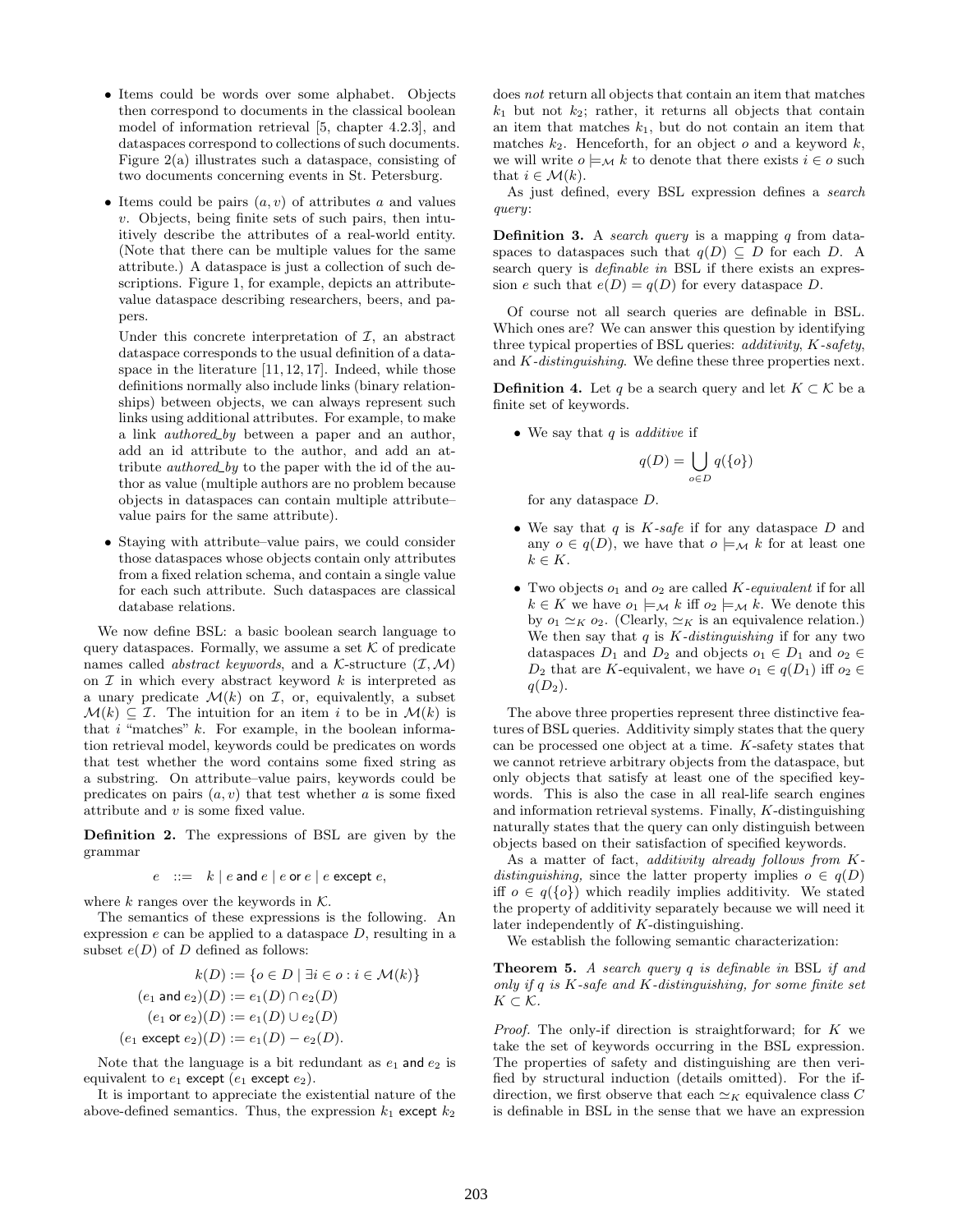

Figure 1: An example attribute-value dataspace.

 $e_C$  such that  $o \in C$  iff  $o \in e_C({o})$ . The only exception is the equivalence class of objects that do not satisfy any keyword in  $K$ ; but since  $q$  is  $K$ -safe that equivalence class can be ignored. Since  $q$  is K-distinguishing,  $q$  can then be defined as the union of all expressions  $e_C$  over all  $C$  for which  $o \in q({o})$  for  $o \in C$ . We omit the details.  $\Box$ 

We point out that in the presence of a wildcard keyword, the issue of  $K$ -safety becomes moot:

**Corollary 6.** If K includes a keyword  $\star$  that matches any item (i.e.,  $\mathcal{M}(\star) = \mathcal{I}$ ), then a search query is definable in BSL iff it is  $K$ -distinguishing for some finite  $K$ .

We conclude this section by giving two illustrations of how one can show that certain queries are not definable in BSL.

Example 7. One may wonder if negations of keywords can be expressed: can we retrieve all objects containing an item that does not match some keyword  $k$ ? The answer in general is no. In proof, suppose that  $K$  consists just of a single keyword  $k$ , with at least one matching item  $i$  and at least one nonmatching item  $j$ . In addition, we can also use the wildcard. Then the query " $\neg k$ ", asking for all objects with an item that does not match k, is not  $\{k\}$ -distinguishing.<sup>1</sup> Indeed,  $\{i\} \simeq_{\{k\}} \{i, j\}$ , but  $\{i, j\}$  satisfies the query whereas  $\{i\}$  does not. Hence, " $\neg k$ " is not definable in BSL.

Of course, one can add negated keywords directly to  $K$ and  $M$  to express such queries. One may then wonder whether that is enough to allow already all boolean combinations of keywords to be expressed. For example, can we now retrieve all objects containing an item that matches neither  $k_1$  nor  $k_2$ ? The answer is still no. In proof, suppose that  $K$  contains, besides the wildcard, two keywords  $k_1$  and  $k_2$  and their negations, with items  $i_1$ ,  $i_2$ ,  $j_0$ , and  $j$ , such that  $i_1$  matches  $k_1$  but not  $k_2$ ;  $i_2$  matches  $k_2$  but not  $k_1$ ; j<sub>0</sub> matches neither  $k_1$  nor  $k_2$ ; and j matches both  $k_1$ and  $k_2$ . Then the query " $\neg k_1 \wedge \neg k_2$ " is not K-distinguishing with  $K = \{k_1, k_2, \neg k_1, \neg k_2\}$  and thus not definable in BSL. Indeed,  $\{i_1, i_2\} \simeq_K \{j_0, j\}$ , but  $\{j_0, j\}$  satisfies the query whereas  $\{i_1, i_2\}$  does not.

## 3. APPLICATION TO CLASSICAL RELATIONS

Note that the theory presented in Section 2 holds for any concrete interpretation of  $\mathcal{I}, \mathcal{K}$ , and  $\mathcal{M}$ . As an illustration of how this general theory can be applied, let us fix an infinite domain  $V$  of values and a relation schema  $\Sigma$ , i.e., a finite set of attributes. We can use the set of attribute–value pairs  $\Sigma \times$ V as our set  $\mathcal I$  of items. Then a tuple  $t : \Sigma \to \mathcal V$  is an object over  $\mathcal{I}$ , and a finite relation R over  $\Sigma$  is a dataspace over  $I$ . Note that conversely, not all objects over  $I$  are proper tuples, because in a proper tuple every attribute occurs, with only one value. Hence, not all dataspaces in this setting are proper relations. Let us denote the subclass of dataspaces over  $\mathcal I$  that are finite relations over  $\Sigma$  by  $\mathcal R$ .

As keywords we fix  $\mathcal{K} = (\Sigma \times \mathcal{V}) \cup \{ \star \},$  where each  $(a, v) \in$  $(\Sigma \times V)$  is a *literal keyword* that matches only itself (i.e.,  $\mathcal{M}(a, v) = \{(a, v)\}\)$ , and  $\star$  is the *wildcard keyword* that matches all items (i.e.,  $\mathcal{M}(\star) = \mathcal{I}$ ). Note that such a literal keyword  $(a, v)$  corresponds to the relational selection operator  $\sigma_{a=v}$ . Indeed, for all  $D \in \mathcal{R}$  Definition 2 specializes to

$$
(a, v)(D) = \{t \in D \mid t(a) = v\}
$$

since  $D$  consists only of tuples over  $\Sigma$ . So, in this setting, the language BSL evaluated over relations in  $R$  corresponds to the fragment of the relational algebra consisting of just the three operators of constant selection, union, and difference.

It now turns out that in this setting there is a connection between K-distinguishing search queries and fully C-generic queries. Fully generic queries without constants have been investigated (in a much richer setting than mere selection queries) by Beeri, Milo and Ta-Shma [6,7]; here we consider the version with constants. Thus, let  $C \subset V$  be a finite set of constants. A C-epimorphism is a mapping  $f: V \to V$ such that both  $f|_C$  and  $f^{-1}|_C$  are the identity on C. We extend  $f: V \to V$  to items, objects, and dataspaces in the canonical, pointwise manner:

$$
f(a, v) := (a, f(v)),
$$
  
\n
$$
f(o) := \{ f(a, v) \mid (a, v) \in o \},
$$
  
\n
$$
f(D) := \{ f(o) \mid o \in D \}.
$$

Now a search query q is said to be fully  $C$ -generic (on the class  $\mathcal{R}$ ) if for any relation R over  $\Sigma$  and any C-epimorphism f, we have  $q(f(R)) = f(q(R))$ . We establish:

<sup>&</sup>lt;sup>1</sup>The attentive reader is assured that  $\{k, \star\}$ -distinguishing with  $\star$  as in Corollary 6 is the same as  $\{k\}$ -distinguishing.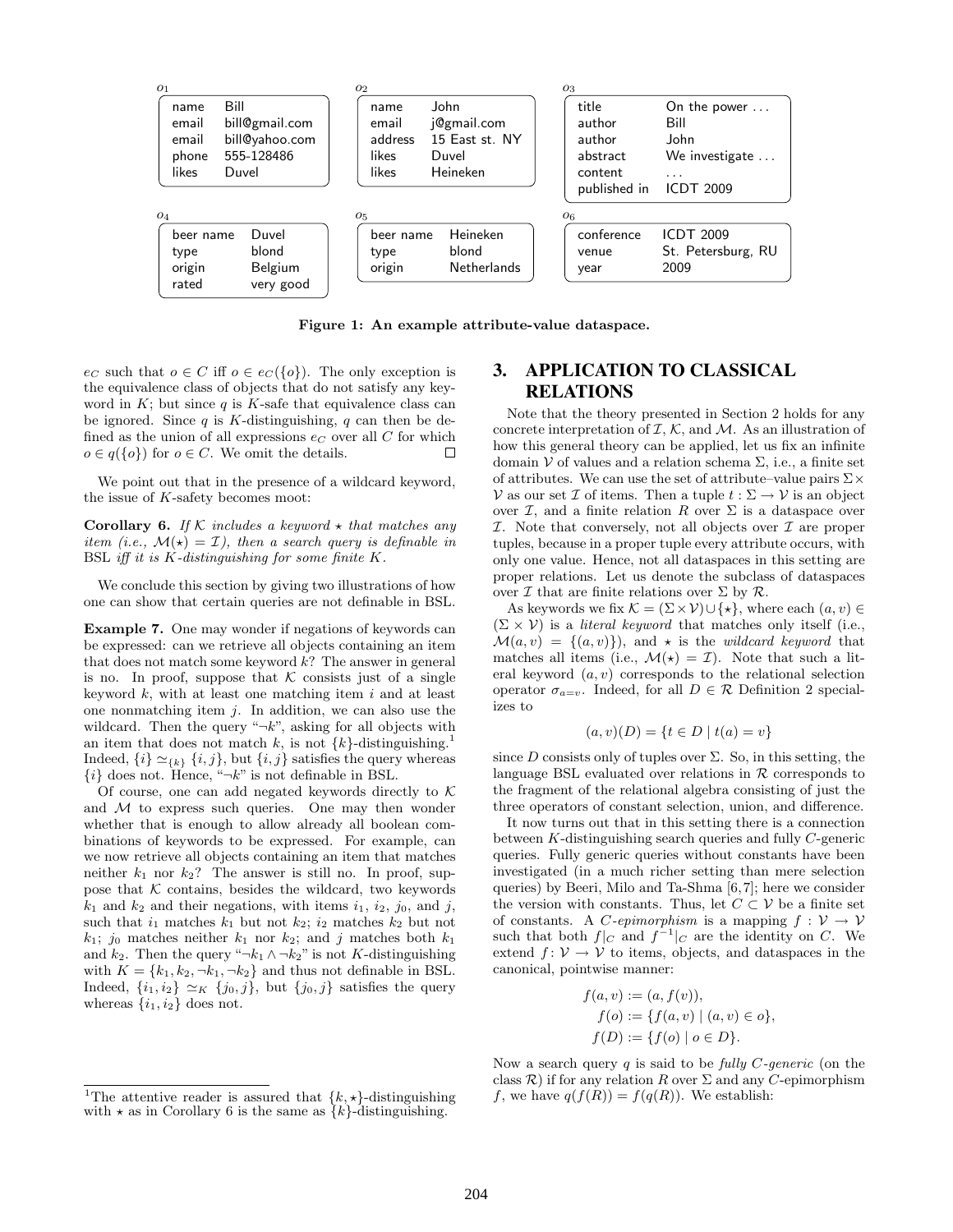**Proposition 8.** Let  $C$  be a finite set of constants, and let  $K = \{(a, v) \mid a \in \Sigma, v \in C\}$ . Then a search query q is K-distinguishing on the class  $\mathcal R$  if and only if q is additive and fully C-generic on R.

Proof. The only-if direction is based on the fact that for any tuple t and any C-epimorphism f, we have  $t \simeq_K f(t)$ . For the if-direction, assume  $t \simeq_K t'$ . We can find a tuple u and C-epimorphisms f and f' such that  $f(u) = t$  and  $f'(u) = t'$ . We then have

$$
t \in q(R) \Leftrightarrow t \in q(\lbrace t \rbrace)
$$
  
\n
$$
\Leftrightarrow f(u) \in q(\lbrace f(u) \rbrace)
$$
  
\n
$$
\Leftrightarrow u \in q(\lbrace u \rbrace)
$$
  
\n
$$
\Leftrightarrow f'(u) \in q(\lbrace f'(u) \rbrace)
$$
  
\n
$$
\Leftrightarrow t' \in q(\lbrace t' \rbrace)
$$
  
\n
$$
\Leftrightarrow t' \in q(R').
$$

From the above proposition and Corollary 6 we then obtain:

Corollary 9. A search query q on relations over  $\Sigma$  is definable in the relational algebra using only the operators constant selection, union, and difference, if and only if q is additive and fully C-generic for some finite set C of constants.

The main purpose of this modest theorem is to illustrate that our general theory can be effectively applied and connected to earlier work.

#### 4. ASSOCIATIVE SEARCH

Since BSL queries are additive, BSL cannot define queries that relate objects to other objects; BSL cannot do joins. For example, in the boolean information retrieval setting (where  $\mathcal I$  is a set of words and objects correspond to documents), the search query

"retrieve all documents that share a word with a document in which ICDT 2009 occurs"

is not additive, and therefore not definable in BSL. In dataspace systems, however, we want to be able to retrieve not just all objects that satisfy some query, but also all objects that are related to those objects [11, 12].

To this end, we extend our theory by further assuming a set  $\mathcal L$  of abstract link conditions and extending our structure M to interpret these conditions as binary relationships between objects. So, for each  $\lambda \in \mathcal{L}$ , we have  $\mathcal{M}(\lambda) \subseteq \mathcal{O} \times \mathcal{O}$ , where  $\mathcal O$  is the set of all objects.

We now define our associative search language ASL as an extension of the basic search language BSL with an operator for retrieving related objects:

Definition 10. The expressions of ASL are given by the grammar

$$
e ::= k | e
$$
 and  $e | e$  or  $e | e$  except  $e | link  $\langle \lambda \rangle e$ ,$ 

where  $\lambda$  ranges over  $\mathcal{L}$ . The semantics of the new construct is given by

$$
(\mathsf{link}\langle \lambda \rangle e)(D) := \{ o \in D \mid \exists o' \in e(D) : (o, o') \in \mathcal{M}(\lambda) \}.
$$

Example 11. For example, in the boolean information retrieval setting, we might have a link condition relevant, interpreted as the relationship "document  $o_1$  is relevant to document  $o_2$ " (computed according to some IR algorithm). Then the expression

#### link/relevant)('ICDT' or 'St.Petersburg')

retrieves all documents that are relevant to documents containing the keywords 'ICDT' or 'St.Petersburg'.

There is an obvious connection between ASL and modal logic; indeed, ASL is a modal logic. We can make this connection precise by defining a bisimulation notion appropriate for ASL.

**Definition 12.** A *pointed dataspace* is a pair  $(D, o)$  with D a dataspace and o an object in D. Let  $K \subseteq \mathcal{K}$  and  $L \subseteq \mathcal{L}$  be sets of keywords and link conditions, respectively. Two pointed dataspaces  $(D, o)$  and  $(D', o')$  are nbisimilar, or *n*-bisimulation equivalent, under  $K$  and  $L$ , denoted  $(D, o) \rightleftarrows_{n}^{K, L} (D', o')$ , if  $o \simeq_K o'$  and the following conditions hold for  $n > 0$ :

- *Forth:* For any  $\lambda \in L$ , if  $(o, p) \in \mathcal{M}(\lambda)$  for some  $p \in D$ , then there is some  $p' \in D'$  such that  $(o', p') \in \mathcal{M}(\lambda)$  and  $(D, p) \rightleftarrows_{n-1}^{K, L} (D', p').$
- Back: For any  $\lambda \in L$ , if  $(o', p') \in \mathcal{M}(\lambda)$  for some  $p' \in D'$ , then there is some  $p \in D$  such that  $(o, p) \in \mathcal{M}(\lambda)$  and  $(D, p) \rightleftarrows_{n-1}^{K, L} (D', p').$

We then obtain the following lemma known from the model theory of modal logic [15, Theorem 32]:

**Lemma 13.** Let  $K$  be a finite nonempty set of keywords and let L be a finite nonempty set of link conditions. Let  $ASL[K, L]$  denote the set of ASL expressions using keywords in  $K$  and link conditions in  $L$ . Then the following are equivalent for any search query q and any class D of dataspaces:

- 1. q is definable on  $\mathcal D$  in  $ASL[K, L]$  by an expression e with nesting depth of link operators at most n. (That is,  $e(D) = q(D)$  for all  $D \in \mathcal{D}$ .
- 2. q is  $\rightleftharpoons^{K,L}_{n}$ -invariant on D, i.e., if  $(D, o) \rightleftharpoons^{K,L}_{n} (D', o')$ with D and D' in D, then  $o \in q(D)$  iff  $o' \in q(D')$ .

We will put this lemma to good use later; now, we discuss the more pressing issue of how link conditions should actually be defined. After all, a flexible search query language should allow the link conditions to be expressed within the language itself. In section 6 we will look at how this can be done for the concrete case of attribute–value dataspaces, but here we will look at an intermediate level where link conditions are expressed on the level of, still abstract, relationships between items rather than objects.

So, assume now a set  $S$  of *similarity relation names*, or simrels for short. Each simrel  $\sim$  is interpreted as a binary relation  $\mathcal{M}(\sim)$  ⊆  $\mathcal{I} \times \mathcal{I}$  on items. We now define the following basic class of link conditions, based on simrels and keyword search:

**Definition 14.** Let k and l be keywords and let  $\sim$  be a simrel. Then the expression  $k \sim l$  is called a *simlink* and can be used as a link condition with the following semantics:

$$
\mathcal{M}(k \sim l) = \{ (o, o') \in \mathcal{O} \times \mathcal{O} \mid \exists i \in o : \exists j \in o' : i \in \mathcal{M}(k) \text{ and } j \in \mathcal{M}(l) \text{ and } i \sim j \}
$$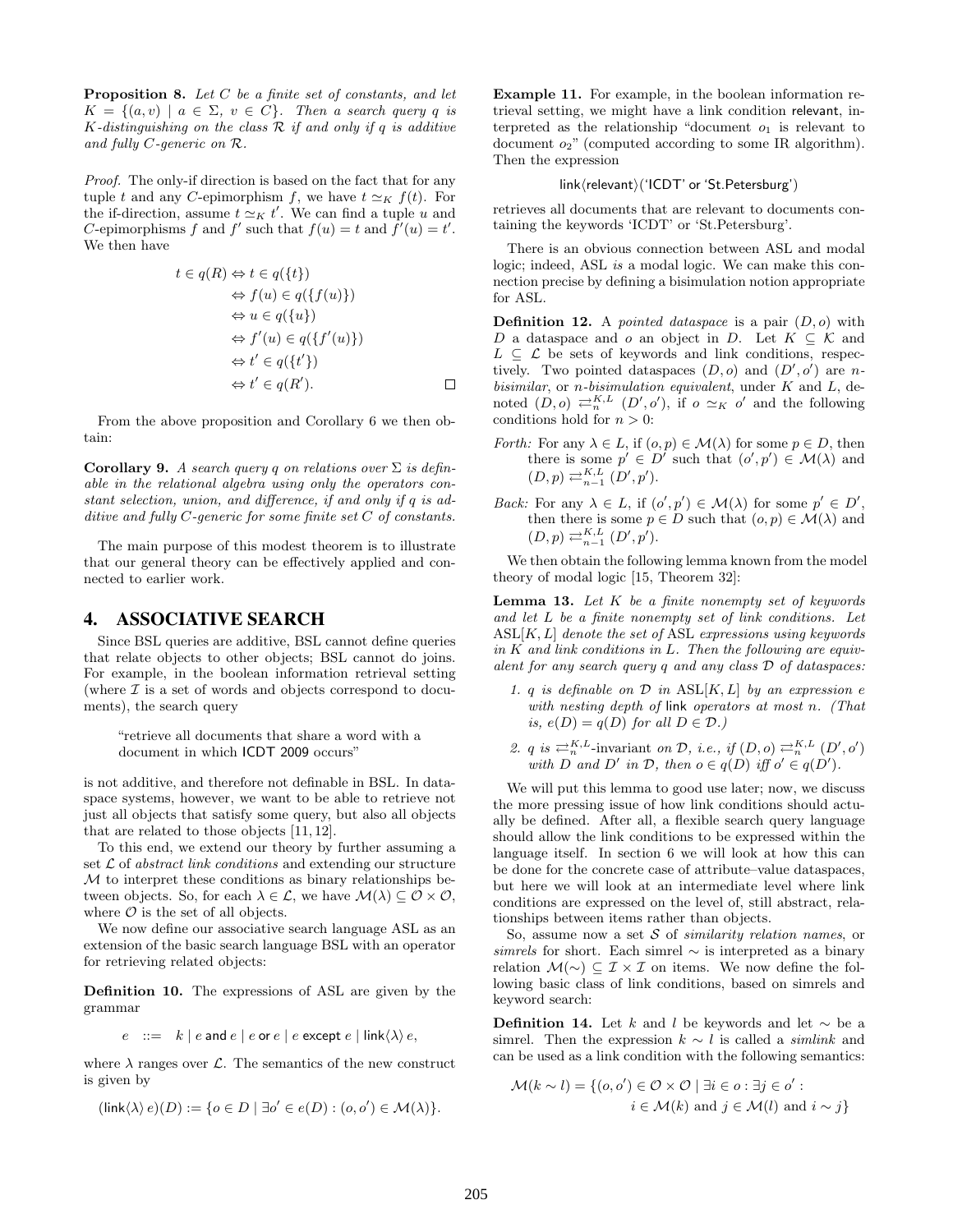

Figure 2: A dataspace and its relational representation.

The intuition behind simlinks is very natural. We search object  $o$  on keyword  $k$ ; we search object  $o'$  on keyword  $l$ ; we compare the two search results and require that they contain a pair of similar items.

Example 15. For a simple example, in the boolean information retrieval setting, we might have a simrel soviet between words such that  $w_1$  soviet  $w_2$  if  $w_1$  is a location name (city name, street name) from the Soviet era, and  $w_2$  is the corresponding post-Soviet name. For example, Leningrad soviet St. Petersburg. Then the expression

$$
link \langle \star \text{ soviet } \star \rangle ('ICDT')
$$

retrieves all documents containing Soviet versions of locations names mentioned in documents about ICDT. In Section 6 we will see more examples of simlinks.

For the remainder of this paper, we will always use the language ASL with simlinks as link conditions.

## 5. SEMIJOIN ALGEBRA

Acknowledging that search queries are a special kind of database queries, it is natural to ask how the language ASL (with simlinks) compares to more standard query languages. Observing that the link operator is a kind of semijoin, a comparison with the semijoin algebra seems a good approach to this question. The semijoin algebra is the version of the relation algebra where the join operator is replaced by the semijoin operator [20, 21].

Since the relational algebra works on relations, we need a relational representation of a dataspace:

**Definition 16.** For each dataspace D let  $rep(D)$  be the binary relation  $\{(o, i) | o \in D \text{ and } i \in o\}$  over the relation schema {id, item}.

The objects in the id-column of this relation are regarded as object identifiers; the relational algebra is not able to peek inside the objects in any other way than working with the item column. An example is shown in Figure 2.

In the version of the semijoin algebra we are using, keywords on items are used as selection conditions, and simrels on items and equality on objects (viewed as id's) are used as semijoin conditions. The relation symbol  $T$  (for 'Table') stands for the binary representation of the input dataspace. Every expression has an output schema that is either empty, the schema  $\{id, item\}$  itself, or one of the unary schemas  $\{id\}$ or {item} (we do not have renaming). Expressions must be

$$
\frac{E: \Sigma \text{ item } \in \Sigma \quad k \in \mathcal{K}}{\sigma_k(E): \Sigma}
$$
\n
$$
\frac{E: \Sigma \quad \Delta \subseteq \Sigma}{\pi_{\Delta}(E): \Delta} \qquad \frac{E_1: \Sigma \quad E_2: \Sigma}{E_1 \cup E_2: \Sigma} \qquad \frac{E_1: \Sigma \quad E_2: \Sigma}{E_1 - E_2: \Sigma}
$$
\n
$$
\frac{E_1: \Sigma_1 \quad E_2: \Sigma_2 \quad \Sigma_1 \cap \Sigma_2 = \{id\}}{E_1 \times E_2: \Sigma_1}
$$
\n
$$
\frac{E_1: \Sigma_1 \quad E_2: \Sigma_2 \quad \Sigma_1 \cap \Sigma_2 = \{item\} \quad \sim \in \mathcal{S}}{E_1 \times E_2: \Sigma_1}
$$
\n
$$
\frac{E_1: \{id, item\} \quad E_2: \{id, item\} \quad \sim \in \mathcal{S}}{E_1 \times E_2: \{id, item\}}
$$

#### Figure 3: Syntax of SA.

=,∼

well-typed, e.g., we only allow the union of two relations over the same schema. The full syntax of semijoin algebra (abbreviated SA) expressions, together with the derivation of their output schemas, is now given in Figure 3. The notation  $E: \Sigma$  denotes that E is a legal expression with output schema Σ.

The semantics of projection  $\pi$ , union  $\cup$  and difference – is well known; the semantics of the semijoin operators is as follows:

$$
\sigma_k(R) := \{ t \in R \mid t(\text{item}) \in \mathcal{M}(k) \}
$$
  
\n
$$
R_1 \ltimes R_2 := \{ t_1 \in R_1 \mid \exists t_2 \in R_2 : t_2(\text{id}) = t_1(\text{id}) \}
$$
  
\n
$$
R_1 \ltimes R_2 := \{ t_1 \in R_1 \mid \exists t_2 \in R_2 :
$$
  
\n
$$
(t_1(\text{item}), t_2(\text{item})) \in \mathcal{M}(\sim) \}
$$
  
\n
$$
R_1 \ltimes R_2 := \{ (o, i) \in R_1 \mid \exists j :
$$
  
\n
$$
(o, j) \in R_2 \text{ and } (i, j) \in \mathcal{M}(\sim) \}
$$

So,  $\ltimes$  is a normal natural semijoin on the common id attribute;  $\ltimes_{\sim}$  is a ∼-semijoin on the common item attribute; and  $\ltimes_{-\sim}$  is a combination of the two.

**Definition 17.** A search query  $q$  is definable in SA if there exists an SA expression  $E: \Sigma$  with  $id \in \Sigma$  such that  $q(D)$  =  $\pi_{\text{id}}(E)(rep(D)),$  for all dataspaces D. We also say that E defines q in this case.

The following is now expected:

Proposition 18. Each search query definable in ASL(with simlinks) is definable in SA.

Proof. Here is a straight syntactic translation:

$$
SA[k] := \sigma_k(T)
$$
  
\n
$$
SA[e_1 \text{ or } e_2] := \pi_{id}SA[e_1] \cup \pi_{id}SA[e_2]
$$
  
\n
$$
SA[e_1 \text{ except } e_2] := \pi_{id}SA[e_1] - \pi_{id}SA[e_2]
$$
  
\n
$$
SA[link\langle k \sim l \rangle e] := \pi_{id}(SA[k] \ltimes \pi_{item}(SA[l] \ltimes \pi_{id}SA[e]))
$$

Is the converse true as well? The answer is no, and we will perform a thorough analysis of the situation, with the goal of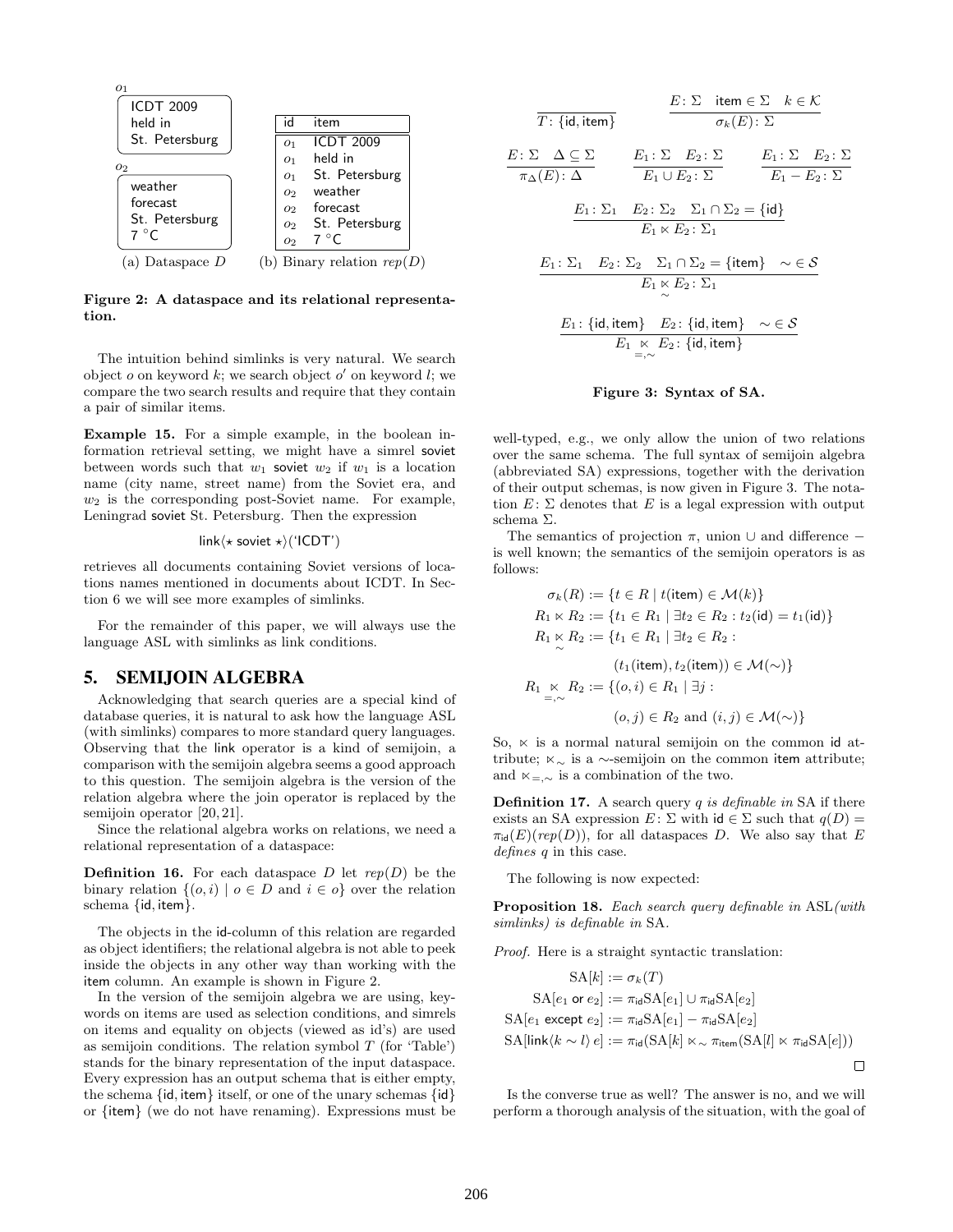arriving at a well-defined fragment of SA that is equivalent to ASL.

The first observation is that SA can express boolean combinations of keywords. For example, the SA expression  $\pi_{\text{id}}(T - \sigma_k(T))$  defines the negated keyword  $\neg k$ , i.e., the query  $q(D) = \{o \in D \mid \exists i \in o : i \notin \mathcal{M}(k)\}\)$ . We have already seen in Example 7 that negated keywords, and more generally, boolean combinations of keywords, are not definable in ASL. This is easily repaired by closing the keywords under the boolean operators. Syntactically, we move from  $K$  to  $K^*$  which is the smallest set of keywords containing  $K$  and closed under the syntactic operators  $\neg$  and  $\vee$ ; semantically, we extend the interpretation  $\mathcal M$  of  $\mathcal K$  to an interpretation  $\mathcal{M}^*$  of  $\mathcal{K}^*$  in the natural way. Note that  $\mathcal{K}^*$  necessarily includes a wildcard keyword  $\star$  that matches all items. We can then revise Proposition 18 as follows:

Proposition 18 revised. Every search query definable in ASL over  $\mathcal{M}^*$  can be defined in SA over M.

Proof. The syntactic translation from the proof of Proposition 18 can be extended as follows: ( $\varphi$  and  $\psi$  stand for boolean combinations of keywords)

$$
SA[k] := \sigma_k(T)
$$
  
\n
$$
SA[\neg \varphi] := T - SA[\varphi]
$$
  
\n
$$
SA[\varphi \lor \psi] := SA[\varphi] \cup SA[\psi]
$$

Note that a boolean closed set of keywords automatically includes a wildcard keyword, in the form of  $k \vee \neg k$ .

The next proposition points at a number of distinct query constructions definable in SA but not in ASL:

Proposition 19. Each of the following SA queries is not definable in ASL, even over the boolean closure of keywords:

$$
E_1 := \pi_{\text{id}}(\sigma_k(T) \underset{=\sim}{\ltimes} \sigma_l(T))
$$
  
\n
$$
E_2 := \pi_{\text{id}}(T - T \underset{\sim}{\ltimes} \pi_{\text{item}} \sigma_k(T))
$$
  
\n
$$
E_3 := \pi_{\text{id}}(\sigma_k(T) \underset{\sim}{\ltimes} \pi_{\text{item}}(\sigma_l(T) \underset{\sim}{\ltimes} \pi_{\text{item}} \sigma_m(T)))
$$
  
\n
$$
E_4 := \pi_{\text{id}}(T \underset{\sim}{\ltimes} (\pi_{\text{item}}(T) - \pi_{\text{item}}(T \times \pi_{\text{id}} \sigma_k(T))))
$$

More precisely, for each of these queries there exists a simple interpretation  $M$  of the keywords  $k$ , l and  $m$  and the simrel  $\sim$  such that the query is not definable in ASL over  $\mathcal{M}^*$ .

Note that, referring to the items  $i \in \mathcal{M}(k)$  as k-items, the above four expressions define the following queries:

- 1. Retrieve all objects containing a  $k$ -item i and an l-item j such that  $i \sim j$ .
- 2. Retrieve all objects containing an item that is not ∼ to any k-item in the dataspace.
- 3. Retrieve all objects containing a k-item that is  $\sim$  to some *l*-item j in the dataspace, and j itself is  $\sim$  to some m-item in the dataspace.
- 4. Retrieve all objects containing an item i that is  $\sim$  to an item that is not present in any object containing a k-item.

These queries are shown to be undefinable in ASL by showing that they are not bisimulation invariant, then invoking Lemma 13.

*Proof of Proposition 19.* For the query  $q_1$  expressed by  $E_1$ , we put  $\mathcal{M}(k) = \{a_1, a_2\}$  and  $\mathcal{M}(l) = \{b_1, b_2\}$ , with  $a_1 \sim b_1$ and  $a_2 \sim b_2$ . Now consider  $D = \{o\}$  and  $D' = \{o_1, o_2\}$ with  $o = \{a_1, b_1\}; o_1 = \{a_1, b_2\};$  and  $o_2 = \{a_2, b_1\}.$  Then  $(D, o)$  and  $(D', o_1)$  are bisimilar (*n*-bisimilar for any *n*). Yet,  $o \in q_1(D)$  whereas  $o_1 \notin q_1(D')$ .

For the query  $q_2$  expressed by  $E_2$ , we use items  $a, a'$ , and b with  $\mathcal{M}(k) = \{b\}$  and  $a' \sim b$ . Now consider  $D = \{o_1, o_2\}$ and  $D' = \{o'_1, o_2\}$  with  $o_1 = \{a, a'\}; o_2 = \{b\};$  and  $o'_1 =$  $\{a'\}.$  Then  $(D, o_1)$  is bisimilar to  $(D', o'_1)$ , but  $o_1 \in q_2(D)$ whereas  $o'_1 \notin q_2(D')$ .

For the query  $q_3$  expressed by  $E_3$ , we put  $\mathcal{M}(k) = \{a\};$  $\mathcal{M}(l) = \{b, b_1, b_2\};$  and  $\mathcal{M}(m) = \{c\}$ , with  $a \sim b$ ,  $b \sim c$ ,  $a \sim b_1$ , and  $b_2 \sim c$ . Now consider  $D = \{o_1, o_2\}$  and  $D' =$  ${o_1, o_2}$  with  $o_1 = {a}$ ;  $o_2 = {b, c}$ ; and  $o'_2 = {b_1, b_2, c}$ . Then  $(D, o_1)$  is bisimilar to  $(D', o_1)$ , but  $o_1 \in q_3(D)$  whereas  $o_1 \notin q_3(D').$ 

For the query  $q_4$  expressed by  $E_4$ , we use items  $a, b$  and c, with  $\mathcal{M}(k) = \{a\}$ , and  $\sim$  is interpreted as equality. Now consider  $D = \{o_1, o_2\}$  and  $D' = \{o'_1, o_2\}$  with  $o_1 = \{b, c\};$  $o_2 = \{a, b\};$  and  $o'_1 = \{b\}.$  Then  $(D, o_1)$  is bisimilar to  $(D', o'_1)$ , but  $o_1 \in q_4(D)$  whereas  $o'_1 \notin q_4(D')$ .  $\Box$ 

The above proposition can inspire us to restrict SA so as to obtain a fragment equivalent to ASL.  $E_1$  suggests that we should banish the combined semijoin  $\ltimes_{-\sim}$ . E<sub>2</sub> suggests that we should not allow unrestricted use of the result of a  $\kappa_{\sim}$  semijoin; we should project the result. But  $E_3$  shows we should not project on {item}, so we conclude we must always project the result of  $\ltimes_{\sim}$  on {id}. Moreover,  $E_4$  suggests that we should not allow projection on {item} altogether, except of course to allow for a semijoin $\ltimes\sim$  to be applied. We thus arrive at the following fragment of SA, which we denote by SA<sup>search</sup>:

**Definition 20.** The fragment  $SA^{search}$  of  $SA$  is defined by the following rules:

- The operators  $\kappa_{=,\sim}$ ,  $\pi_{\{\text{item}\}}$  and  $\pi_{\emptyset}$  are disallowed.
- The rule for  $\ltimes_{\sim}$  is changed as follows:

$$
\frac{E_1: \{\mathsf{id}, \mathsf{item}\} \qquad E_2: \{\mathsf{id}, \mathsf{item}\} \qquad \sim \in \mathcal{S}}{\pi_{\{\mathsf{id}\}}(E_1 \underset{\sim}{\ltimes} \pi_{\{\mathsf{item}\}} E_2): \{\mathsf{id}\}}
$$

We now establish the connection between associative search and the semijoin algebra:

**Theorem 21.** A search query is definable in  $SA^{search}$  over M if and only if it is definable in ASL (with simlinks) over  $\mathcal{M}^*$  .

Proof. The if-direction follows from the observation that the translation from ASL to SA given in the proof of Proposition 18 stays within the fragment SA<sup>search</sup>.

The only-if direction is also proven by a translation, but a complication here is the translation of subexpressions with output schema {id, item}, as such intermediate results are not directly representable by the result of a search query (which can only return id's).

Formally, for each  $SA^{search}$  expression  $E$  we construct a finite set  $\chi_E$  of pairs  $(e, k)$ , with e an ASL expression and  $k \in K^*$ , such that for all D: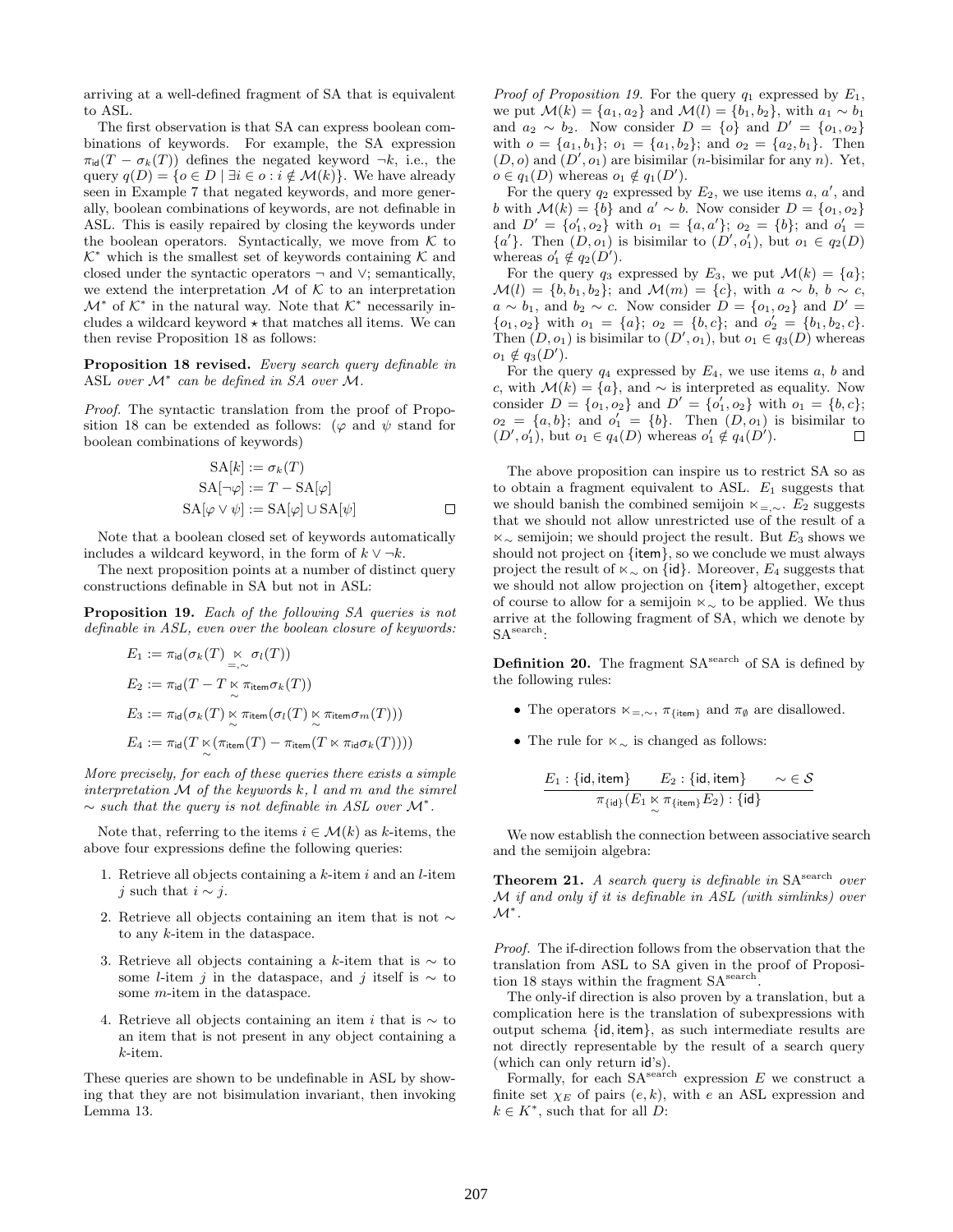• if the output schema of E is {id, item}, then  $E(rep(D))$ equals

$$
\bigcup_{(e,k)\in\chi_E} \{ (o,i)\mid o\in e(D),\ i\in o,\ i\in \mathcal{M}(k)\};
$$

• if the output schema of E is  $\{id\}$ , then  $E(rep(D))$ equals

$$
\bigcup_{(e,k)\in\chi_E} \{o\in e(D)\mid o\models_{\mathcal{M}^*}k\}.
$$

Of course the global SA expression  $E$  expressing the search query q has output schema  $\Sigma$  with  $\{id\} \subseteq \Sigma \subseteq \{id, item\},\$ and thus we can define q in ASL as  $(e_1 \text{ and } k_1)$  or... or  $(e_n \text{ and } k_2)$  $(k_n)$  where  $\chi_E = \{(e_1, k_1), \ldots, (e_n, k_n)\}.$ 

We construct  $\chi_E$  by induction as follows:

$$
\chi_T := \{(\star, \star)\}
$$
  
\n
$$
\chi_{\sigma_l(E)} := \{(e, k \wedge l) \mid (e, k) \in \chi_E\}
$$
  
\n
$$
\chi_{\pi_{\text{id}}(E)} := \{(e \text{ and } k, \star) \mid (e, k) \in \chi_E\}
$$
  
\n
$$
\chi_{E_1 \cup E_2} := \chi_{E_1} \cup \chi_{E_2}
$$

$$
\chi_{E_1-E_2} := \{ (e_1 \text{ except } e_2, k_1), (e_1, k_1 \wedge \neg k_2) \mid
$$
  

$$
(e_1, k_1) \in \chi_{E_1}, (e_2, k_2) \in \chi_{E_2} \}
$$

$$
\chi_{\pi_{\mathsf{id}}(E_1 \ltimes_{\sim} \pi_{\mathsf{item}} E_2)} := \{ (e_1 \text{ and } \mathsf{link}\langle k_1 \sim k_2 \rangle e_2, \star) \mid (e_1, k_1) \in \chi_{E_1}, \ (e_2, k_2) \in \chi_{E_2} \}
$$

$$
\chi_{E_1 \ltimes E_2} := \{ (e_1 \text{ and } e_2 \text{ and } k_2, k_1) \mid
$$
  

$$
(e_1, k_1) \in \chi_{E_1}, \ (e_2, k_2) \in \chi_{E_2} \}
$$

We conclude this section with a remark concerning conjunctions in join conditions. We have defined simlinks as link conditions involving just a single condition  $k \sim l$ . But link conditions involving a conjunction of two or more such conditions are also very natural. For example, the query link $\langle (k_1 \sim_1 l_1) \wedge (k_2 \sim_2 l_2) \rangle (e)$ , applied to a dataspace D, would return those objects  $o \in D$  for which there exists an object  $o'$  in  $e(D)$  such that there exists a  $k_1$ -item  $i \in o$ and an l<sub>1</sub>-item  $j \in o'$  such that  $i \sim_1 j$ , and there also exists a  $k_2$ -item  $i \in o$  (not necessarily the same i) and an *l*<sub>2</sub>-item  $j \in o'$  (not necessarily the same j) such that  $i \sim_2 j$ . We can show (proof omitted) that such conjunctive join conditions bring us outside the semijoin algebra. Nevertheless, it is still possible to define a fragment of the relational algebra and prove a characterization along the lines of Theorem 21. We omit the details.

### 6. ATTRIBUTE–VALUE DATASPACES

Let us now apply our abstract theory to the concrete setting of dataspaces as they have been investigated in the literature [11,12,17]. In this setting, items are attribute–value pairs as in the relational setting of Section 3, so  $\mathcal{I} = \Sigma \times \mathcal{V}$ . The important difference, however, is that the universe of attributes  $\Sigma$  can now be infinite; there is no longer a fixed finite relation schema. Of course each dataspace is finite, so in each dataspace just a finite number of attributes will occur, but these attributes can vary from dataspace to dataspace and even from object to object. Moreover, attributes

can appear multiple times in the same object, with different values. So, an object really is just a nonempty finite set of items, without any restriction.

The dataspace models in the literature [11,12,17] give each object an id, and naturally represent a dataspace  $D$  as a set of triples  $\{(o, a, v) \mid o \in D \text{ and } (a, v) \in o\}$ . We argue that our view of a dataspace as just a set of objects is equivalent. Indeed, we just showed how to go from our representation to the set of triples; if one wants to go in the converse direction, the only difficulty one may encounter is that there might be two object id's in the triple set with exactly the same set of associated  $(a, v)$  pairs. In that case we can add an explicit id attribute to the objects, so that the sets become distinct. Having explicit id attributes is also necessary when we need to represent links between objects based on ids. We will see an example of such linking later (Example 27).

The next question is what would be an interesting universe  $K$  of keywords. Surely we already want all literal keywords  $(a, v)$  to be present (as in the classical relational case), so that we can formulate basic queries like 'retrieve all persons who live in Belgium, like the beer Duvel, but do not like the beer Heineken':

((country : Belgium) and (likes: Duvel))

except (likes: Heineken)

We also want negation separately on attributes and values: for example, likes: ¬Heineken retrieves objects containing a value for attribute likes that is different from Heineken, and ¬likes: Heineken retrieves objects containing Heineken as the value of an attribute different from likes. Note that, since the set of attributes is not fixed, we cannot express the last example by a disjunction using all possible attributes other than likes. Similarly, we need wildcards on values as well as on attributes, so  $(\star:$  Belgium) retrieves all objects with value Belgium for some attribute. Finally, we need disjunctions such as (likes: ¬(Heineken∨Budweiser)). (We only need negated disjunctions; positive disjunctions can already be expressed in BSL using or.)

To sum up, we propose the following system of keywords for attribute–value (AV) pairs.

Definition 22. An AV keyword is a pair of one of the following forms:

 $(a: v) | (a: \neg V) | (\neg A: v) | (\neg A: \neg V),$ 

where  $a \in \Sigma$ ,  $v \in V$ , and  $A \subseteq \Sigma$ ,  $V \subseteq V$  are finite. AV keywords are interpreted as follows:

$$
\mathcal{M}(a: v) := \{(a, v)\}
$$
  
\n
$$
\mathcal{M}(a: \neg V) := \{(a, v) \mid v \in V - V\}
$$
  
\n
$$
\mathcal{M}(\neg A: v) := \{(a, v) \mid a \in \Sigma - A\}
$$
  
\n
$$
\mathcal{M}(\neg A: \neg V) := \{(a, v) \mid a \in \Sigma - A, v \in V - V\}.
$$

Note that  $\neg \emptyset$  plays the role of a wildcard  $\star$  on attributes or values, and then  $(\star : \star)$  plays the role of the wildcard on pairs.

A first indication of the flexibility of this keyword system is that we do not need to add boolean combinations:

Proposition 23. BSL over AV keywords is equivalent to BSL over the boolean closure of AV keywords.

<sup>2</sup>To improve readability, we will write attribute–value pairs  $(a, v)$  as  $(a : v)$ , conforming more to a programming language-like syntax.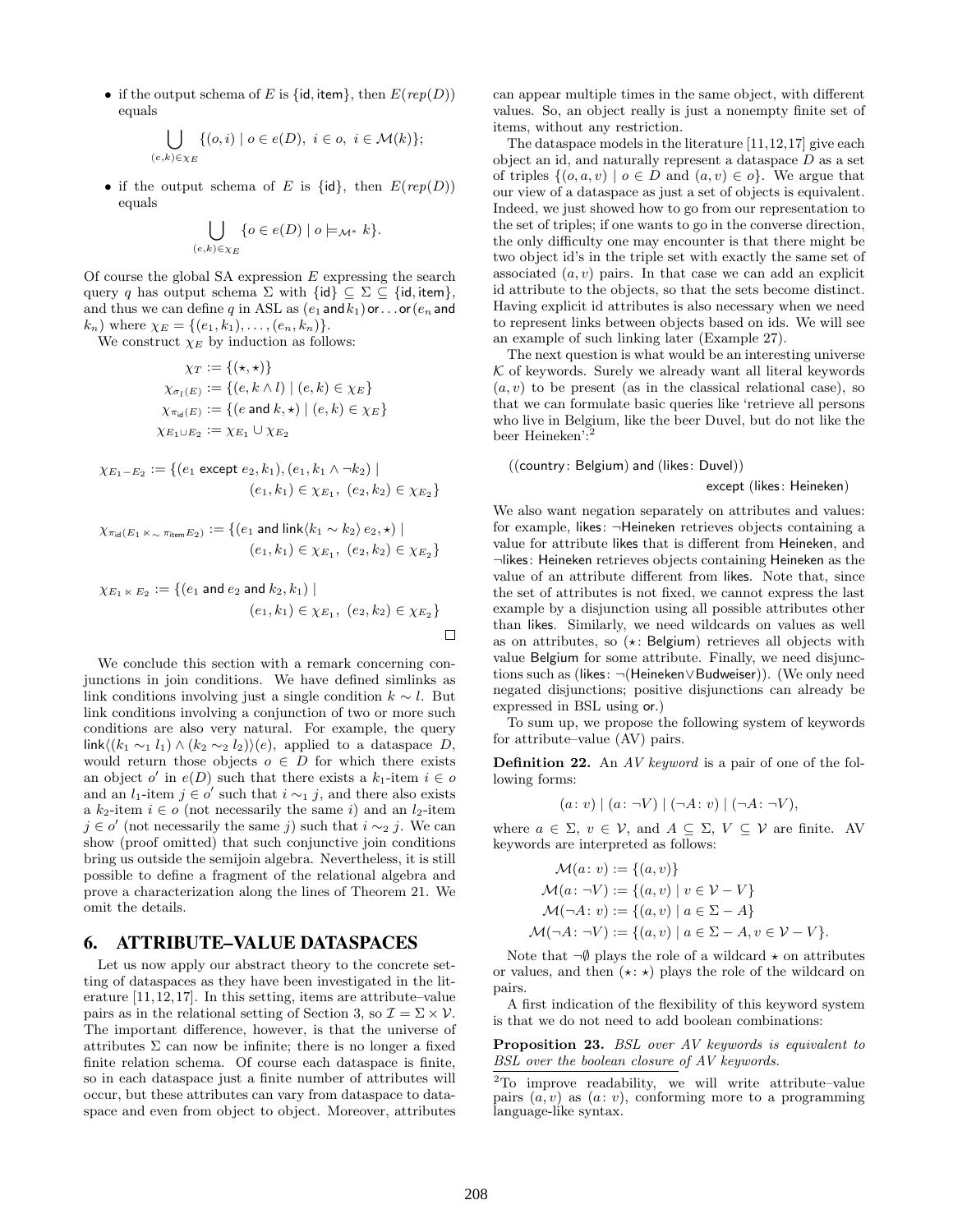Proof. It is readily verified that every boolean combination of AV keywords amounts to a disjunction of AV keywords. Such a disjunction can be expressed in BSL using or.  $\Box$ 

Since we have the wildcard, Corollary 6 applies, so we know that in the AV setting, BSL defines exactly all search queries that are  $K$ -distinguishing for some finite set  $K$  of AV keywords. Recall that a search query  $q$  is  $K$ -distinguishing if it is invariant under the equivalence  $\simeq_K$  on objects (Definition 4). In the AV setting, we can formulate a more intuitive alternative to this equivalence relation, directly in terms of attributes and values, rather than AV keywords. The idea, similar to full genericity, is that only a finite set of attributes and values can be distinguished.

**Definition 24.** Let  $W$  be a finite set of attributes and values. Let  $\diamond$  be a "blank value", that is an arbitrary element not in  $W$ . For an attribute or value  $x$ , define

$$
blank_W(x) := \begin{cases} x & \text{if } x \in W \\ \diamond & \text{otherwise.} \end{cases}
$$

We extend blank<sub>W</sub> to AV pairs, objects, and dataspaces in the canonical, pointwise manner:

$$
blank_W(a, v) := (blank_W(a), blank_w(v)),
$$
  
\n
$$
blank_W(o) := \{blank_W(a, v) \mid (a, v) \in o\},
$$
  
\n
$$
blank_W(D) := \{blank_W(o) \mid o \in D\}.
$$

Two objects  $o_1$  and  $o_2$  are called W-equivalent if blank $W$ ( $o_1$ )  $=$  blank<sub>W</sub> ( $o_2$ ). We denote this by  $o_1 \simeq_W o_2$ . We now say that a search query  $q$  is  $W$ -distinguishing if for any two dataspaces  $D_1$  and  $D_2$  and objects  $o_1 \in D_1$  and  $o_2 \in D_2$ that are W-equivalent, we have  $o_1 \in q(D_1)$  iff  $o_2 \in q(D_2)$ .

Proposition 25. A search query is K-distinguishing for a finite set of AV keywords K if, and only if, it is Wdistinguishing for a finite set of attributes and values W.

Proof. The crux of the matter is that if two objects are Kequivalent, for some finite set of AV keywords  $K$ , then they are  $W$ -equivalent, where  $W$  is the finite set of attributes and values explicitly mentioned in the keywords in K. Conversely, if two objects are W-equivalent, for some finite set of attributes and values  $W$ , then they are  $K$ -equivalent, where  $K$  is the finite set of all AV keywords that can be constructed using the elements in W.  $\Box$ 

Let us now turn to associative search in the AV context. What are the simrels needed to join objects in an AV dataspace? Focusing on equijoins, there are three natural possibilities: two AV pairs can be compared on their values, on their attributes, or on both together. So, for the set  $S$  of simrels in the AV setting, we will use the set {eq, eq-attr, eq-val} defined as follows:

Definition 26. An eqrel (short for equality relation) is one of the three following simrels on AV pairs:

$$
(a, v) \text{ eq } (b, w) \Leftrightarrow a = b \text{ and } v = w,
$$
  

$$
(a, v) \text{ eq-attr } (b, w) \Leftrightarrow a = b,
$$
  

$$
(a, v) \text{ eq-val } (b, w) \Leftrightarrow v = w.
$$

Example 27. For example, the following is an expression in the associative search language ASL over AV keywords and eqrel simlinks:

link $\langle$ (name:  $\star$ ) eq-val (author:  $\star$ ))

(published in: ICDT 2009)

It defines the query that retrieves all authors of objects published in ICDT 2009. More precisely, it retrieves all objects with a value for attribute name that equals a value for attribute author in an object containing the item (published in, ICDT 2009).

In other dataspace models based on attribute–value pairs [11, 12], objects are not joined using eqrel simlinks, but through explicit named links (edges) between objects. So there, a dataspace is not merely a set of objects, but a graph of objects. Using eqrel simlinks as we do, an explicit graph model is redundant. Indeed, as just illustrated in Example 27, named edges (for instance linking papers to their authors) can easily be represented using id attributes for objects and "pointer" attributes (name and author) having these ids as values.

We next show that the abstract bisimulation Lemma 13 can well be applied in the present AV setting as an aid to understand the limits of expressive power of ASL. For example, consider the generic equality selection query  $q_{a=b}$ , for two attributes a and b, defined as follows:

$$
q_{a=b}(D) = \{o \in D \mid \exists v : (a, v) \in o \text{ and } (b, v) \in o\}
$$

It is not immediately clear whether or not this query is definable in ASL in the AV setting; it turns out it is not:

**Proposition 28.**  $q_{a=b}$  is not definable in ASL over eqrel simlinks and AV keywords.

In a nutshell, the proof of Proposition 28 consist of showing that  $q_{a=b}$  is not bisimulation invariant relative to any finite set of AV keywords and eqrel simlinks, and then invoking Lemma 13.

We conclude this section by returning to the equivalence between ASL and the semijoin algebra. Recall that in Section 5, we have defined the semijoin algebra to work on abstract dataspaces represented as binary relations over the schema  $\{id, item\}$ . While the equivalence of ASL and  $SA^{search}$ (Theorem 21) can be directly applied to the AV setting, it is not so natural to store AV pairs in a single item column. It is more natural to represent AV dataspaces as sets of triples, i.e., as ternary relations over the schema {id, attr, val}. Also the RDF query language SPARQL works over such ternary relations [2, 16, 22]; RDF graphs can also be viewed as a dataspace model [12].

So, it is worthwhile to define an alternative to  $SA^{search}$ working on ternary relations. An added simplification is that, since we are working with eqrel simlinks rather than simlinks based on general abstract simrels, we will no longer need the ∼-semijoin operator and will have enough with the standard natural semijoin.

**Definition 29.** The fragment  $SA^{AV}$  of the semijoin algebra, defined on relations  $T : \{id, attr, val\}$ , is defined by the following grammar:

$$
E ::= T | \sigma_{\text{attr}=c}(E) | \sigma_{\text{val}=c}(E) | E \cup E | E - E |
$$
  

$$
\pi_{\{\text{id}\}}(E) | \pi_{\{\text{id}\}}(E \ltimes \pi_{\alpha}(E))
$$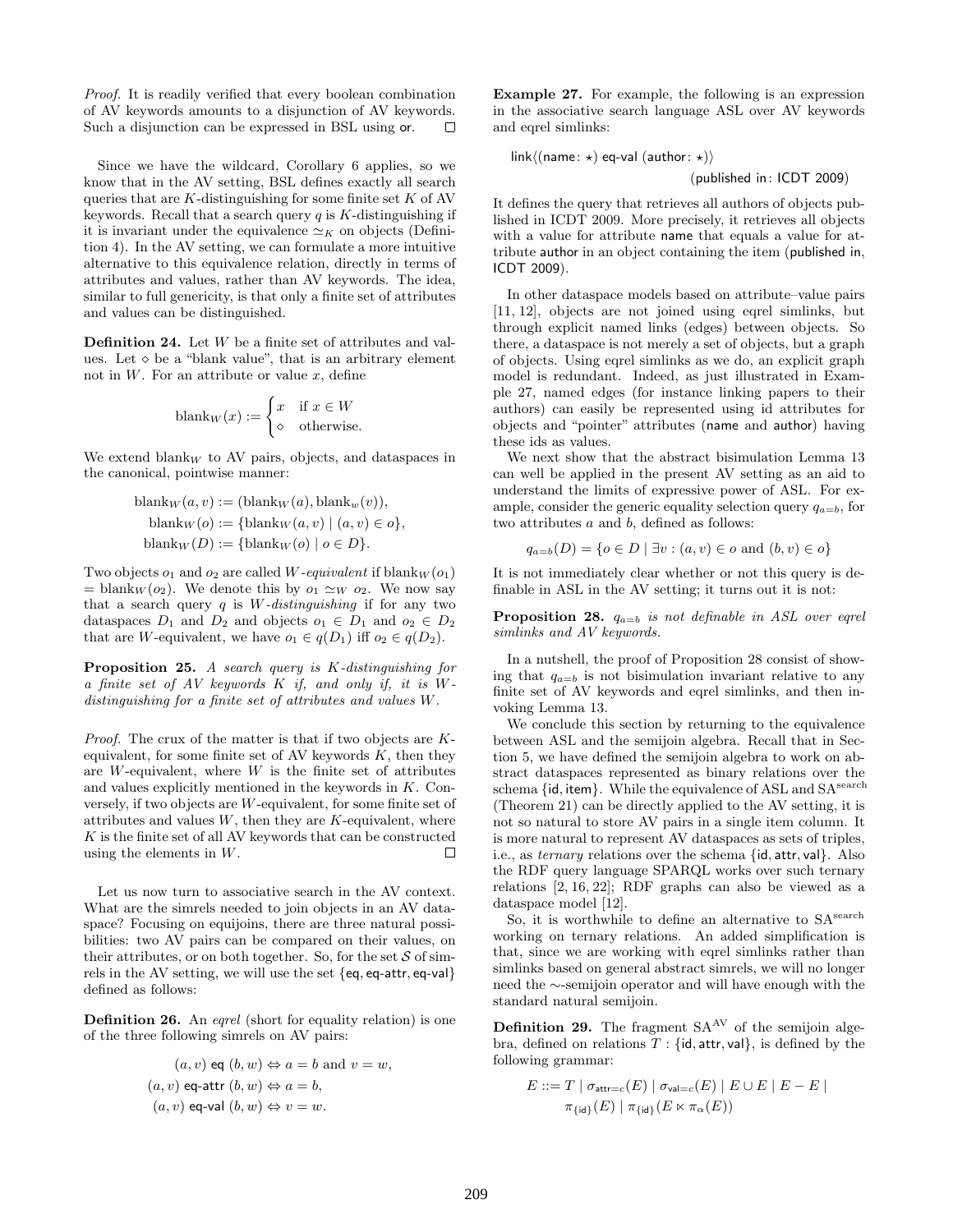where c ranges over attribute and value constants, and  $\alpha$  is either {attr}, {val}, or {attr, val}.

The semantics of  $\ltimes$  is the standard natural semijoin on equality of common attributes.

We have the following analog of Theorem 21:

Theorem 30. A search query is definable in ASL over AV keywords and eqrel simlinks, if and only if it is definable in  $SA^{AV}$ , where we regard a dataspace D as a ternary relation  $S<sup>N</sup>$ , where we regard a dataspace D as a ternary relation  $\{(o, a, v) \mid o \in D \text{ and } (a, v) \in o\}.$ 

Proof. The only-if direction is similar to the proof of Theorem 21. AV keywords are expressed using combinations of constant selections using union and difference. Simlinks based on eq-attr, eq-val, or eq are expressed using semijoin with projection on the right (the set  $\alpha$  in the syntax definition) equal to {attr}, {val}, or {attr, val}, respectively.

The if-direction is also similar, but we have the added complication that boolean combinations of keywords are not directly available in the AV setting. Yet, because of Proposition 23, we can simulate them in the language. Proposition 23 is only formulated for BSL, but the same argument holds for ASL, because link distributes over a disjunction of keywords used in a simlink: link $\langle (\varphi_1 \vee \varphi_2) \sim \psi \rangle(e) =$ link $\langle \varphi_1 \sim \psi \rangle$ (e) or link $\langle \varphi_2 \sim \psi \rangle$ (e). Semijoins are translated to simlinks using an eqrel depending on  $\alpha$ : if  $\alpha = \{ \text{attr} \}$  we use eq-attr, if  $\alpha = \{val\}$  we use eq-val, and if  $\alpha = \{attr, val\}$ we use eq. П

#### 7. DISCUSSION

Our goal has been to provide the beginnings of a theoretical foundation for search and associative search queries, motivated by the ubiquity of such queries in everyday information systems. Our approach has been to investigate search queries as restricted kinds of database queries, and to use the tools and the concepts already developed in the theory of database queries. (One of us has studied unrestricted, i.e., relationally complete querying of dataspacelike databases earlier [19].)

We have first presented a general abstract theory, then applied it to the concrete setting of attribute–value dataspaces. It would be interesting to conduct a similar application to the XML data model, for example, with XPath playing the role of relational algebra.

Mainly inspired by dataspaces [12], we have focused on selection queries, i.e., queries that always return a subset of the original objects. Current approaches to keyword search on structured databases [14, we give just one recent reference] return tuples of objects that are related by patterns. In the semijoin algebra one can express such patterns as long as they are not cyclic, but the patterns themselves cannot be returned. It remains to be investigated if and how our theory should be extended so that patterns can be returned. Of course, one can simply move to the full relational algebra, but then there is less news to discover.

It would also be interesting to look at a similar theory of search queries on RDF graphs, given their close similarity to AV dataspaces. It might be possible to specialize our semijoin algebra fragment SAAV into a fragment of SPARQL, which is some kind of specialized relational algebra for ternary relations (RDF triples) [13, 16, 22].

Acknowledgments. The authors thank the ICDT 2009 reviewers for their constructive comments that helped improve the presentation of this article.

#### 8. REFERENCES

- [1] RDF primer. W3C Recommendation, February 2004.
- [2] SPARQL query language for RDF. W3C Recommendation, January 2008.
- [3] S. Abiteboul, R. Hull, and V. Vianu. Foundations of Databases. Addison-Wesley, 1995.
- [4] A.V. Aho and J.D. Ullman. Universality of data retrieval languages. In Conference Record, 6th ACM Symposium on Principles of Programming Languages, pages 110–120, 1979.
- [5] R. Baeza-Yates and B. Ribeiro-Neto. Modern Information Retrieval. Addison-Wesley, 1999.
- [6] C. Beeri, T. Milo, and P. Ta-Shma. On genericity and parametricity. In Proceedings 15th ACM Symposium on Principles of Database Systems, pages 104–116, 1996.
- [7] C. Beeri, T. Milo, and P. Ta-Shma. Towards a languages for the fully generic queries. In S. Cluet and R. Hull, editors, Database Programming Languages, Lecture Notes in Computer Science, pages 239–259. Springer, 1997.
- [8] P. Blackburn, M. de Rijke, and Y. Venema. Modal Logic. Cambridge University Press, 2001.
- [9] P. Blackburn, J. van Benthem, and F. Wolter, editors. Handbook of Modal Logic. Elsevier, 2007.
- [10] A. Chandra and D. Harel. Computable queries for relational data bases. Journal of Computer and System Sciences, 21(2):156–178, 1980.
- [11] J.-P. Dittrich and M.A. Vaz Salles. iDM: A unified and versatile data model for personal dataspace management. In Proceedings 32nd International Conference on Very Large Data Bases, pages 367–378, 2006.
- [12] X. Dong and A. Halevy. Indexing dataspaces. In Proceedings ACM SIGMOD International Conference on Management of Data, pages 43–54, 2007.
- [13] G.H.L. Fletcher. An algebra for basic graph patterns. Presented at the workshop on Logic in Databases, Rome, Italy, May 2008.
- [14] K. Golenberg, B. Kimelfeld, and Y. Sagiv. Keyword proximity search in complex data graphs. In Proceedings ACM SIGMOD International Conference on Management of Data, pages 927–940, 2008.
- [15] V. Goranko and M. Otto. Model theory of modal logic. In Blackburn et al. [9], chapter 5.
- [16] C. Gutierrez, C. Hurtado, and A. Mendelzon. Foundations of semantic web databases. In Proceedings 23rd ACM Symposium on Principles of Database Systems, pages 95–106, 2004.
- [17] A. Halevy, M. Franklin, and D. Maier. Principles of dataspace systems. In Proceedings 25th ACM Symposium on Principles of Database Systems, pages 1–9, 2006.
- [18] H.V. Jagadish et al. Making database systems usable. In Proceedings ACM SIGMOD International Conference on Management of Data, pages 13–24, 2007.